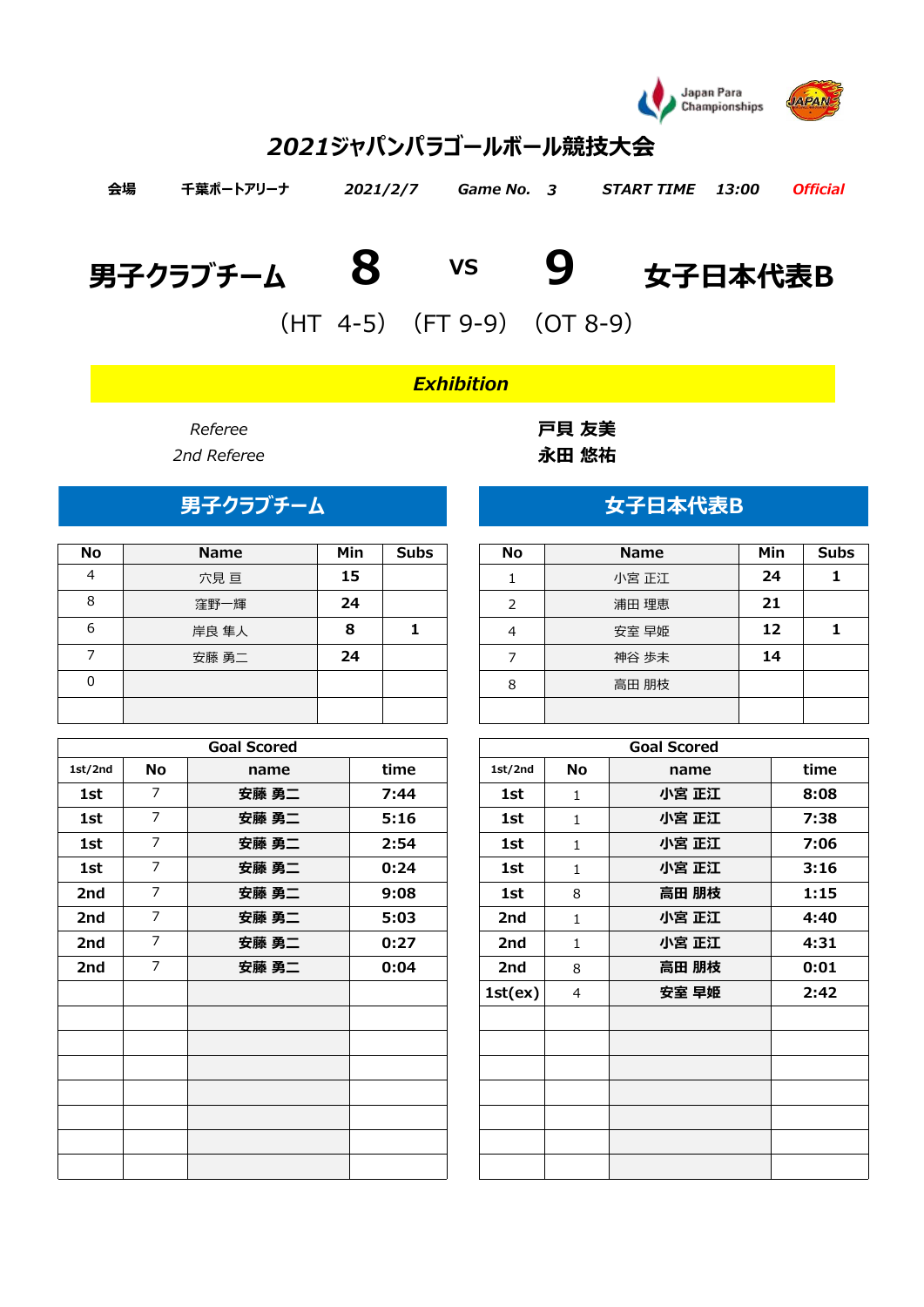Start Time: 13:00 Sun 7 Feb 2021





エキシビション



#### 結果 **Match Results**

### **8 9** 女子日本代表**B -** 男子クラブチーム

**(HT 4 5 ) -** (HT 4-5)(FT 8-8)(OT 8-9)

**Referee:** 戸貝 友美 JPN **Referee:** 永田 悠祐 JPN

**男子クラブチーム**

**JAPAN** 

| No. | <b>Name</b>        | Sub | М.  | Min      |   | <b>Throws</b> |    |   | <b>Penalty Throws</b> |   |   | Extra |   | <b>Totals</b> |    |          | <b>RUNNING SC</b>         |
|-----|--------------------|-----|-----|----------|---|---------------|----|---|-----------------------|---|---|-------|---|---------------|----|----------|---------------------------|
|     |                    |     | Sub |          | G | P             |    | G | P                     |   | G |       | G | P             |    |          |                           |
| 4   | 穴見 亘               |     |     | 15       |   |               |    |   |                       |   |   |       |   |               |    |          |                           |
| 8   | 窪野一輝               |     |     | 24       |   |               | 28 |   |                       |   |   |       |   |               | 28 | 男子クラブチーム | 1st Half                  |
| 6   | 岸良 隼人              |     |     | $\Omega$ |   |               | 15 |   |                       |   |   |       |   |               | 15 |          | 4')<br>$\blacksquare$     |
|     | 安藤 勇二              |     |     | 24       | 6 |               | 52 |   |                       |   |   |       | 8 |               | 54 | 安藤 勇二    | $(5')$ 1                  |
|     |                    |     |     |          |   |               |    |   |                       |   |   |       |   |               |    |          | $5'$ ) 2                  |
|     |                    |     |     |          |   |               |    |   |                       |   |   |       |   |               |    |          | $5')$ 3                   |
|     | <b>TEAM TOTALS</b> |     |     |          | 6 | 4             | 96 | 2 |                       | ົ |   |       | 8 |               | 98 | 安藤 勇二    | $(7')$ 3<br>$\mathcal{D}$ |

| <b>RUNNING SCORE</b> |               |          |                          |         |  |  |  |  |  |  |  |  |  |
|----------------------|---------------|----------|--------------------------|---------|--|--|--|--|--|--|--|--|--|
| 男子クラブチーム             |               | 1st Half |                          | 女子日本代表B |  |  |  |  |  |  |  |  |  |
|                      | 0             | (4')     | 1                        | 小宮 正江   |  |  |  |  |  |  |  |  |  |
| 安藤 勇二                | $1 \quad$     | (5')     | $\mathbf{1}$             |         |  |  |  |  |  |  |  |  |  |
|                      | 1             | (5')     | $\overline{\phantom{a}}$ | 小宮 正江   |  |  |  |  |  |  |  |  |  |
|                      | 1             | (5')     | 3                        | 小宮 正江   |  |  |  |  |  |  |  |  |  |
| 安藤 勇二                |               | 2(7')    | 3                        |         |  |  |  |  |  |  |  |  |  |
|                      | $\mathcal{P}$ | (9)      | 4                        | 小宮 正江   |  |  |  |  |  |  |  |  |  |
| 安藤 勇二                | 3             | (10')    | 4                        |         |  |  |  |  |  |  |  |  |  |
|                      | 3             | (11')    | 5                        | 高田 朋枝   |  |  |  |  |  |  |  |  |  |
| 安藤 勇二                | 4             | (12')    | 5                        |         |  |  |  |  |  |  |  |  |  |

#### **女子日本代表B**

| No.           | Name               | Sub | М.  | Min |   | <b>Throws</b>  |    |   | <b>Penalty Throws</b> |   |   | Extra |   | <b>Totals</b>  |        |       |    |             |     |
|---------------|--------------------|-----|-----|-----|---|----------------|----|---|-----------------------|---|---|-------|---|----------------|--------|-------|----|-------------|-----|
|               |                    |     | Sub |     | G | P              |    | G | P                     |   | G |       | G | P              |        |       |    | 2nd Half    |     |
|               | 小宮 正江              |     |     | 24  |   | $\overline{c}$ | 44 |   |                       | 3 |   |       |   |                | 47     | 安藤 勇二 |    | $(15')$ 5   |     |
| $\mathcal{P}$ | 浦田 理恵              |     |     | 21  |   |                |    |   |                       |   |   |       |   |                | $\sim$ | 安藤 勇二 |    | (19')       | - 5 |
|               | 安室 早姫              |     |     | 12  |   |                | 22 |   |                       |   |   |       |   |                | 23     |       |    | $20')$ 6    |     |
|               | 神谷 歩未              |     |     | 14  |   |                |    |   |                       |   |   |       |   |                |        |       | 6. | $(20')$ 7   |     |
| 8             | 高田 朋枝              |     |     |     |   |                | 28 |   |                       |   |   |       |   |                | 28     | 安藤 勇二 |    | $(24)$ 7    |     |
|               |                    |     |     |     |   |                |    |   |                       |   |   |       |   |                |        | 安藤 勇二 | 8. | $(24') - 7$ |     |
|               | <b>TEAM TOTALS</b> |     |     |     |   | $\overline{2}$ | 96 |   |                       | 4 |   |       | 9 | $\overline{2}$ | 100    |       | 8  | $24')$ 8    |     |

| 2nd Half |  |                |  |       |  |  |  |  |  |  |  |  |  |
|----------|--|----------------|--|-------|--|--|--|--|--|--|--|--|--|
| 安藤 勇二    |  | 5(15')5        |  |       |  |  |  |  |  |  |  |  |  |
| 安藤 勇二    |  | 6(19')5        |  |       |  |  |  |  |  |  |  |  |  |
|          |  | 6(20')6        |  | 小宮 正江 |  |  |  |  |  |  |  |  |  |
|          |  | $6(20')$ 7     |  | 小宮 正江 |  |  |  |  |  |  |  |  |  |
| 安藤 勇二    |  | $7(24')$ 7     |  |       |  |  |  |  |  |  |  |  |  |
| 安藤 勇二    |  | $8(24')$ 7     |  |       |  |  |  |  |  |  |  |  |  |
|          |  | 8(24)8         |  | 高田 朋枝 |  |  |  |  |  |  |  |  |  |
|          |  | $1st(ex)$ Half |  |       |  |  |  |  |  |  |  |  |  |

8 ( 24 ') 9 安室 早姫



Report Created 2021/2/7 14:24